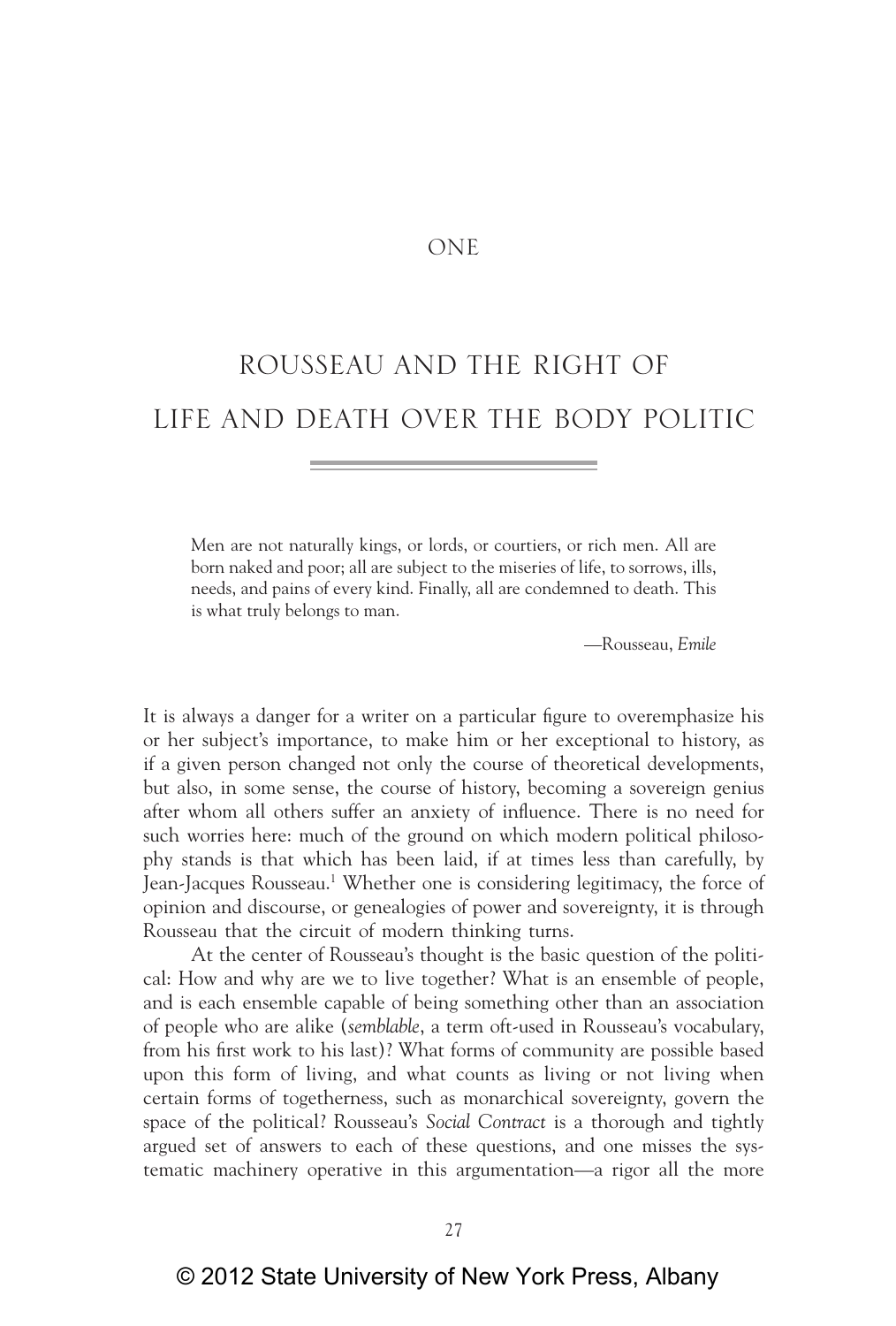remarkable given the sprawling nature of his other texts from this period—at the peril of leaving unthought what Rousseau has left to teach us regarding the state of sovereignty.

Rousseau's *Contract* pronounced a sovereignty of the people, first through a conjectural history of the rise of the tyranny of governmental sovereignty, and then through a programmatic sketch of the proper social contract under which each is in service to a sovereignty that would be nothing other than the enactment of freedom in equal commerce with others. This sovereignty is said to be a "national" or "popular" sovereignty, the vaunted sovereignty of the people: "a form of association which defends and protects with all common forces the person and goods of each associate and by means of which, each one, while *uniting with all*, nevertheless obeys only himself and remains as free as before."2 Many have called Rousseau to account for the supposed Rousseauism of the French Terror,<sup>3</sup> with the moral that democratic change inexorably ends in the Terror and tyranny of the masses. Rousseauism has been long been another alibi for reactionaries using terror to keep the old sovereignty in play. But his thought is not wholly reducible to Rousseauism and there is a distinction to be made between "national" sovereignty and Rousseau's commitment to thinking another meaning to the question of living together. "If Rousseau's contract has a sense beyond the juridical and protective limits to which its now dated concept confines it," Jean‑Luc Nancy argues, "it is because it does not produce the principles of a common body that governs itself without also producing, first of all and more essentially, an intelligent being and a man, as his text literally puts it."4 We will come to this latter point at the end of this chapter.

Nancy touches upon an ambivalence regarding Rousseau when, describing what he calls the "inoperative" or "unworkable" community (*la communauté désoeuvrée*), a community divided by its self‑displacement, he returns to Rousseau. Nancy writes:

The first task in understanding what is at stake here [in thinking the limits of community] is focusing on the horizon *behind* us [Nancy invariably depicts Rousseau as the past of thought]. This means questioning the breakdown in community that supposedly engendered the modern era. The consciousness of this ordeal belongs to Rousseau, who figured a *society* that experienced or acknowledged the loss or degradation of a communitarian (and communicative) intimacy—a society producing of necessity the solitary figure, but one whose desire and intention was to produce the citizen of a free sovereign community. Whereas theoreticians preceding him had thought mainly in terms of the institution of a State, or the regulation of a society, Rousseau, although he borrowed a great deal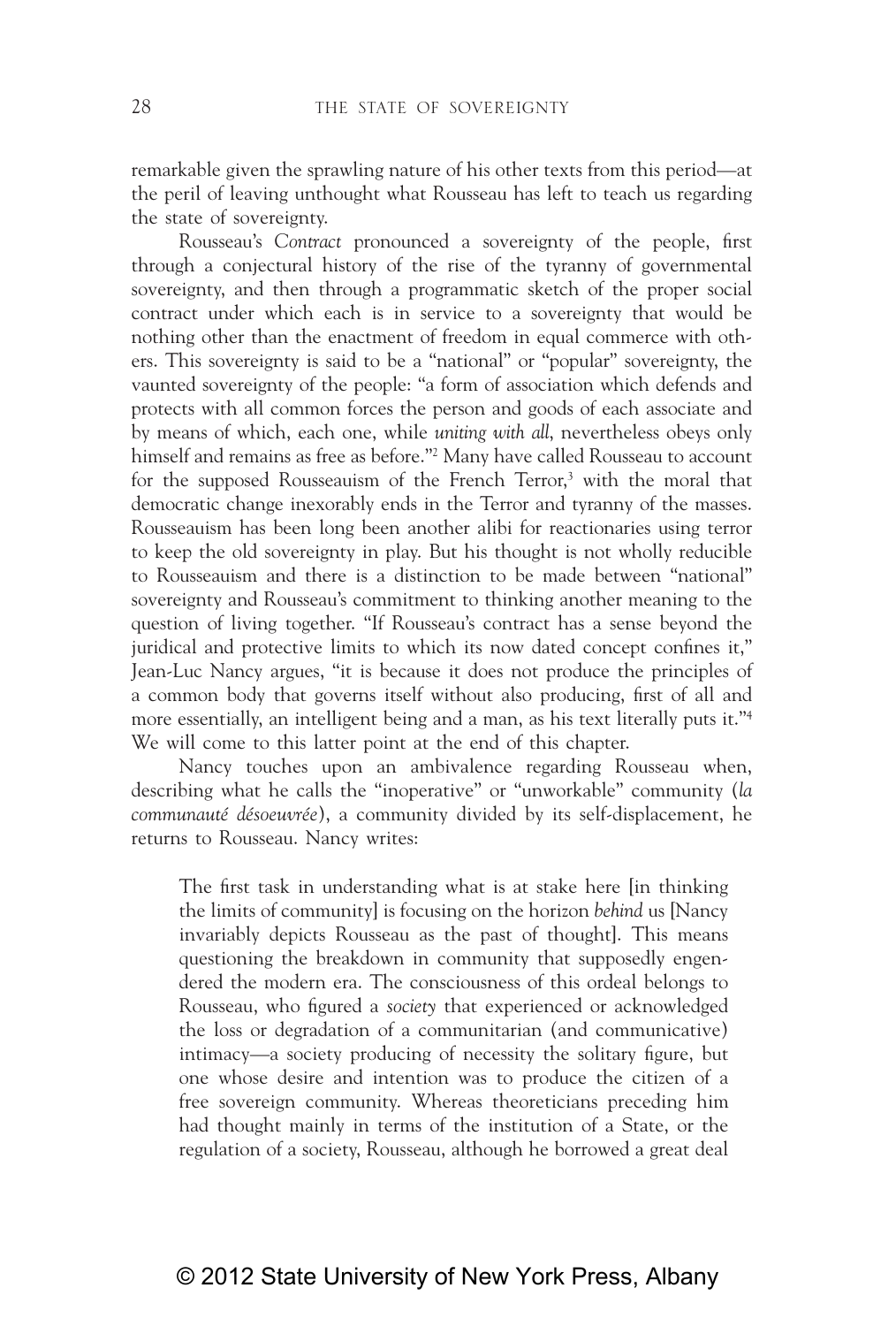from them, was perhaps the first thinker of community, or more exactly, the first to experience the question of society as an uneasiness directed toward the community, and as the consciousness of a (perhaps irreparable) rupture in this community.5

Rousseau does not simply critique sovereignty's self‑glorification and the "garlands of flowers," as he put it in his second *Discourse*, thrown by court intellectuals over the chains of the masses. Rousseau offers an account of sovereignty, freedom, and equality that would haunt the thinking of the political ever since.

He does so while conceptualizing the political as at a distance, as we will highlight, from the state and even from theology, despite the supplemental chapter at the end of the *Social Contract* on civic religion, which should be thought less as a political theology (which it is) than as a brilliant reflection of the necessary political fictions of sovereignty. For Rousseau, the theological is always subservient to the political, which for him meant providing a place where the will of a people could be enacted to regularize freedom and equality. Having found themselves "living in chains" under illegitimate despotisms, the people and its activity—in a word, its sovereignty—is heterogeneous to the state form, and this in turn grounds the right of revolution that this sovereign people retains over any particular governmental form. As contemporary philosophers such as Alain Badiou and Simon Critchley<sup>6</sup> call for a thinking of a "politics at a distance from the state," or, as in Nancy, argue for considerations of being-with not reducible to the political,<sup>7</sup> it is on Rousseauistic ground that they stand. As such, writers following Schmitt in depicting Rousseau's work as a "secular theology" *tout court* should recognize that Schmitt's dictum offers little but a reductive truism concerning the trajectories of Rousseau and Rousseauism.

As we proceed, we will emphasize Rousseau's claim that sovereignty is always "active" and is thus a performance and practice of the very living and breathing of the body politic.8 Indeed, this activity, based on a "convention" of this "body with each of its members"<sup>9</sup> is "absolute, sacred, and inviolable,"<sup>10</sup> and cannot give itself over to representation. The activity of sovereignty (it is either sovereign or it is not, since it cannot be shared, as Rousseau argues) is an explosive and revolutionary power held in abeyance whenever "several men united *consider themselves* a single body,"11 even if they are in chains. The question that Rousseau struggles to answer through his use of the foreign legislator, the master teacher who is to provide the lessons of sovereignty to these people in chains, is how to motivate a populace in submission. This motivational force is what animates sovereignty's self-glorification, and the pure actuality of the sovereign, Rousseau demonstrates, necessitates a supplemental fiction uniting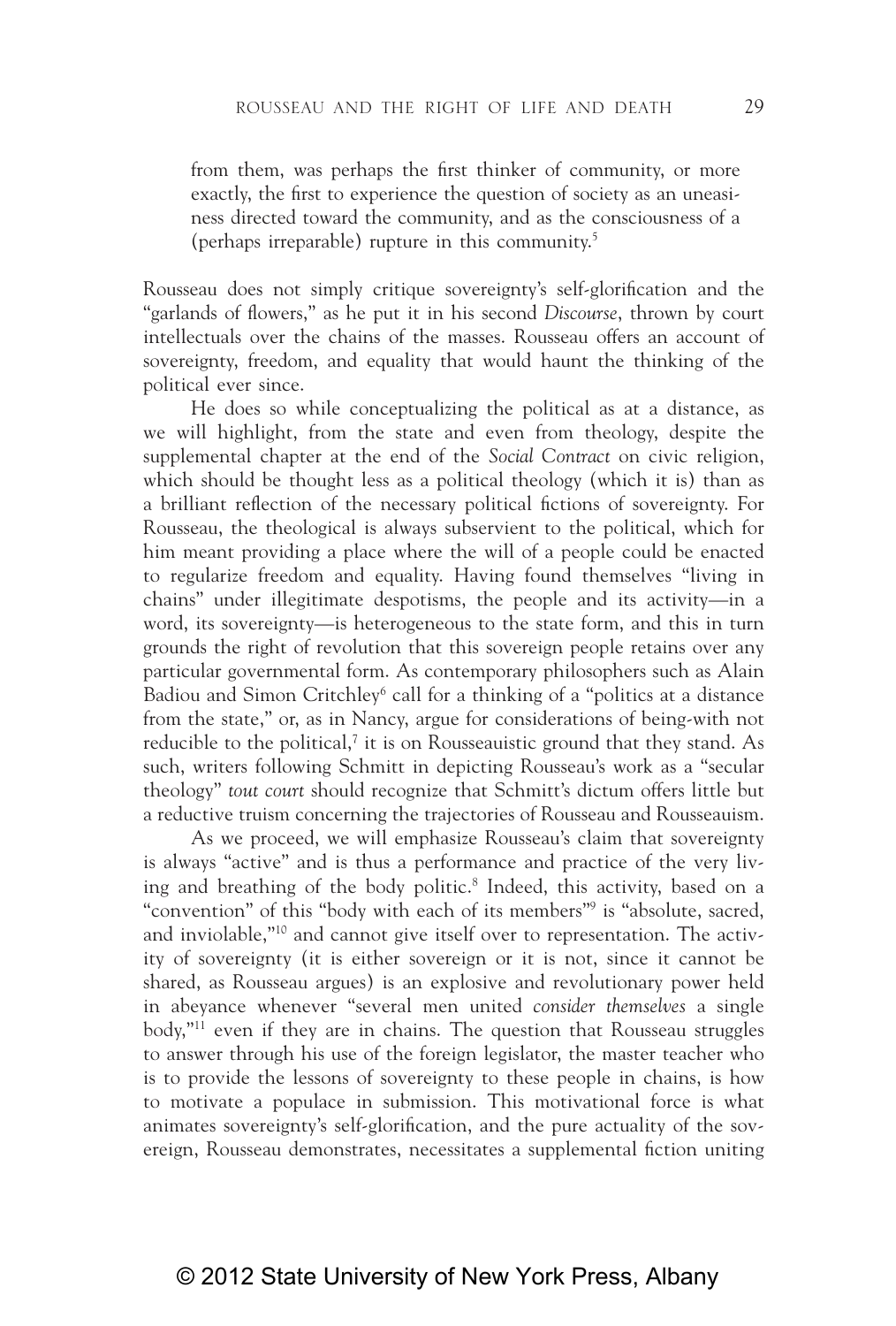the very people whose sovereign activity ought to be already underway. It is this conceptualization of an already‑united people that is the necessary fiction—theological in provenance, perhaps, but not reducible to it—that takes hold of the logic of the *Social Contract*. The point will be to see, as we move through this book, if the changing modes of sovereignty in modernity have been supplemented by forms of fabulation and glorification more pertinent than the theological lineage often pointed out in genealogies of sovereignty.

#### THE STATE OF SOVEREIGNTY after the Social Contract

We will thus ask what happens to sovereignty once theology has lost its authority, as Hannah Arendt has claimed. Put another way, "When the old God leaves the world, what happens to all the unexpended faith?" This is the question asked in Don DeLillo's *Mao II* as a father gazes out over the scene at Yankee Stadium as his daughter is married *en masse* in a Moonie celebration. The Reverend Sun Myung Moon looks down upon the crowd, ready to "lead them to the end of human history." One would guess that the depiction here is not far off from the view many have of Rousseau's *moi commun*, especially given his obsessions with the Greek and Roman cults as well as his depiction of a civic religion that was the recourse "to another order of authority, which can win over [*entraîner*] without violence and persuade without convincing."12 The "greatest enemy of freedom," Isaiah Berlin called him, and to read Popper and others, one would think that the Rousseau of nonconformism, the Rousseau of the *Discourse on the Sciences and the Arts* and the *Confessions*, that is, Rousseau as Jean‑Jacques, had died forever among the scenes of the National Assembly and guillotines of the French Revolution. His depictions of the general will and its sovereign activity, long after the masses of the imperial era and the mobs of the totalitarian twentieth century, to borrow the categories provided by Arendt's *Origins of Totalitarianism*, are viewed less as the liberating possibilities of the political than the beginnings of the cult of leaders in an era when all notions of authority were withering away. If popular sovereignty held for the late eighteenth century the promise of an impossible "shared sovereignty" and a future literally to be dated anew during the Revolution from the past of tyranny and arbitrary government, then recent political theory has feared popular sovereignty as the rule of the mob, as a yet more pernicious form of arbitrary government.

Whatever our critiques of nationalism, we will not follow those who offer but a reactionary blend of republicanism along with fears of the people and their populism.13 Such fears are not new to modern era (Plato and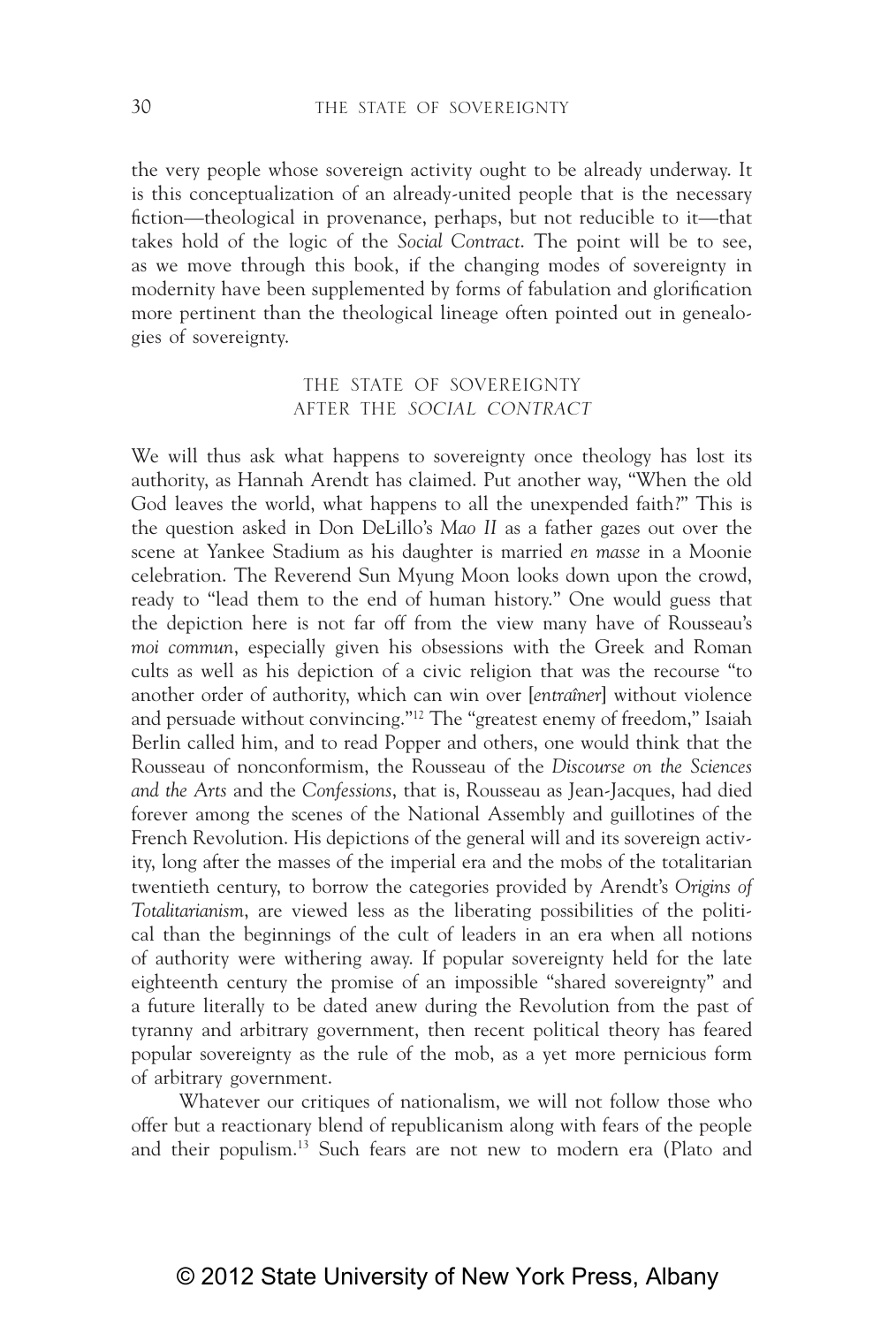Aristotle viewed democracy as nothing but the rule of the mob, the rule of rogues), but nevertheless, despite the clichés and empires built around popular sovereignty and liberty—liberating others since they are unable to do it themselves, that is, forcing others to be free—it is significant that popular sovereignty is more apt to remind many of this scene at Yankee Stadium than of the caring statesman guiding a people to virtuous patriotism under Rousseau's social contract, or rather, the latter is depicted almost always as the former. DeLillo describes the scene:

[The father] looks at each sweet face, round face, long, wrong, darkish, plain. They are a nation, he supposes, founded on the principle of easy belief. A unity fueled by the credulous. They speak a half language, a set of ready‑made terms and empty repetitions. All things, the sum of the knowable, everything true, it all comes to pass on. And here is the drama of mechanical routine played out with living figures. It knocks him back in awe, the loss of scale and intimacy, the way love and sex are multiplied out, the numbers and shaped crowd. . . . The terrible thing is they follow the man because he gives them what they need. He answers their yearning.  $\ldots$  See how happy they look.<sup>14</sup>

For his part, Rousseau, from his first works to his last, emphasized the impossibility of government by the people since "civil society is always too populous to be capable of being governed by all of its members."15 As he puts in the *Social Contract*, "taking the term in the *strict* sense, a true democracy has never existed and never will. It is contrary to the natural order. . . . It is unimaginable that the people would remain *constantly* assembled to handle public affairs; and it is readily apparent that it could not establish commissions for this purpose without changing the form of administration."16 The problem for Rousseau is not just that a democracy would likely be ruled by a people led by private wills, but also that no grouping of men could be constantly present and thus accounted for in terms of democratic governance, providing both general laws applicable to all and also judgments in particular cases. Rousseau concludes, "Were there a people of gods [able to move from the general to the particular without thought for private advantage], it would *govern itself* democratically. So perfect a *government* is not suited to men." But, importantly, Rousseau here refers only to the governmental form itself, not necessarily to that which gives force to any government in the *Social Contract*, namely, the general will and sovereignty of the people, which may be unpresentable in the presence of the governmental apparatus. The state as he discusses it may indeed remain in thrall to this political theology of a democracy of gods, but how democratic is the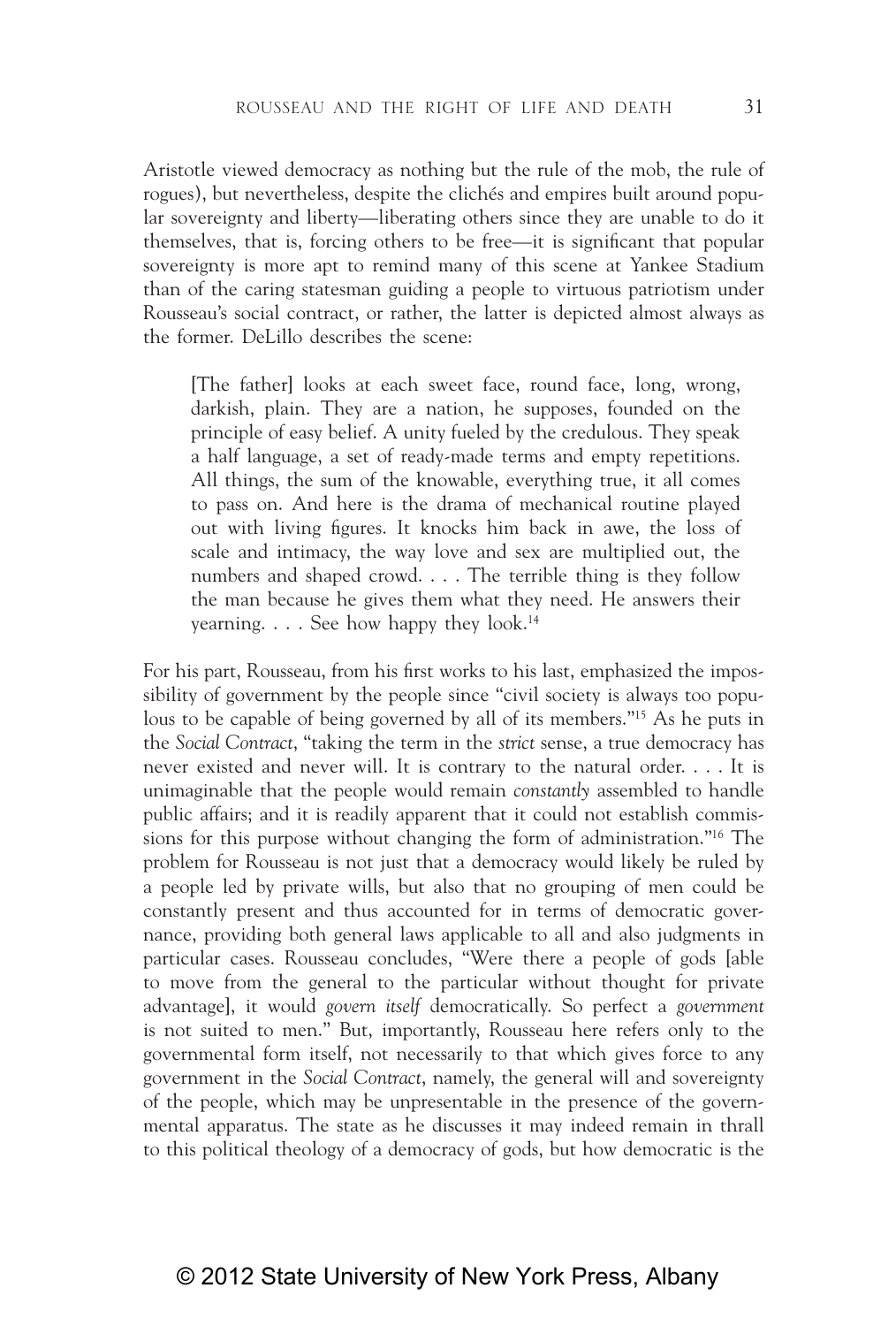moment of sovereignty as such, aside from the governmental form? That's the key question for Rousseau.

For this reason, the measure of a people, the counting and accounting of a people, was an abiding theme in Rousseau's work as he sought to find a way for self-rule, for the self-sovereignty of each person of a people, without resorting to the governmental form of direct or representative democracy. Judith Shklar is right to argue that one dominant method in Rousseau is to cloak his politics in a negative assertion of what he is against: freedom is not slavery, sovereignty is not being ruled by a king, and equality means ridding ourselves of both *amour propre* (vanity) and the systematic degrada‑ tion of the people by an elite to which *amour propre* gives rise.17 A people are those who are not the tyrants ruling over them. Rousseau writes:

It is the people who compose humankind. What is not the people is so slight a thing as not to be worth counting. Man is the same in all stations. If that is so, the stations having the most members merit the most respect. To the man who thinks, all the civil distinctions disappear. He sees the same passions, the same sentiments in the hodcarrier and the illustrious man. He discerns there only a difference in language, only a more or less affected tone; and if some essential difference distinguishes them, it is to the disadvantage of those who dissemble more. The people show themselves such as they are, and they are not lovable. But society people show themselves having to be disguised. If they were to show themselves such as they are, they would be disgusting. . . . If all the kings and all the philosophers were removed, they would scarcely be missed and things would go on none the worse.<sup>18</sup>

Rousseau often depicts the "people" as the opposition to the tyrant or the king, to the "sovereign" who would disrupt the proper counting and accounting of the people, in line with its uses in Spinoza, Hobbes, and an entire political tradition before him.<sup>19</sup> Thus, the "people" would in this sense lack any meaning except as an oppositional menace to tyranny and the illegitimate and arbitrary use of force. Rousseau portrays the people as a multitude of sorts, performing sovereignty in a particular way such that the very grounds of sovereignty have shifted. The sovereign will be both the ruler and ruled of society through the intermediary of the government. It is the tyrant that is more and less than a man, either a god or monster as Aristotle would say, and if we worry that opponents to the regime would be attacked in the name of the safety of the people, it is also true that Rousseau is critiquing, from the vantage point of the people, those who would make themselves exceptional to the law put in place by the sovereign. In fact, this was Carl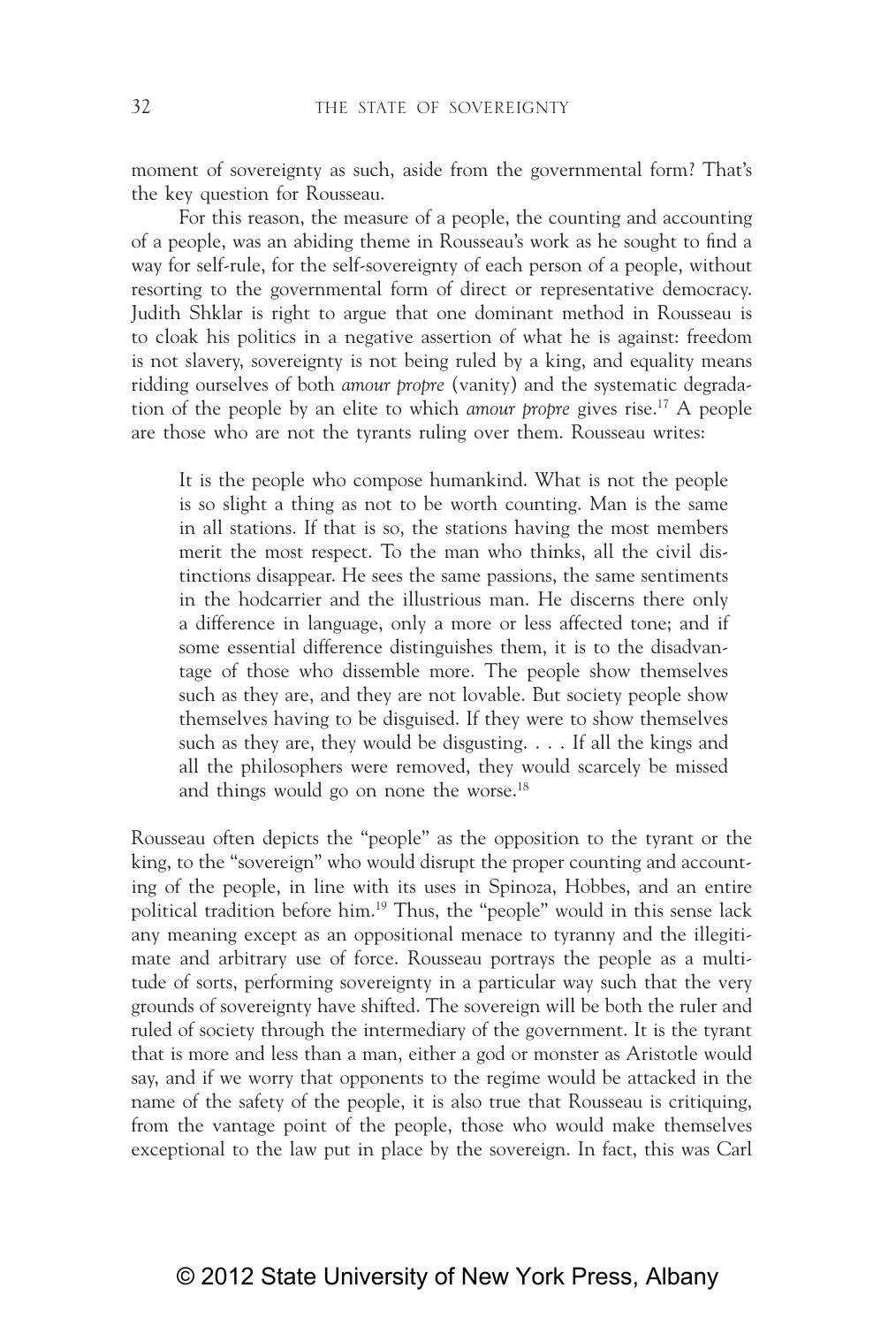Schmitt's critique of Rousseau, since his popular sovereignty seemed to leave aside the sovereign decisionism of the Schmittian *thèse royale*. When "the people became sovereign," Schmitt writes, "The decisionistic and personalistic element in the concept of sovereignty was thus lost."20

When Rousseau writes the following, then, it is less clear that he means the "people" in a nationalist sense ("as people," "as one," *"en corps"* in the French) than as an oppositional figure to the ruling classes of various states: "Respect your species. Be aware that it is composed essentially of a collection of peoples; that if all the kings and all the philosophers were taken away, their absence would hardly be noticeable. . . . Man, do not dishonor man."21 Nevertheless, at the same time, Rousseau accepts Montesquieu's view that each country, with its particular climate and landscape, gives rise to a necessary set of laws, though Rousseau does not defend the "spirit of the laws" as they are: "The universal spirit of the laws of every country is to favor the strong against the weak," Rousseau remarks in *Emile*. 22 However, Rousseau accepts that the only way for a political body to succeed, to find the civic spirit necessary to secure a particular society, is to pay heed to the "national institutions which shape the genius, character, and tastes and manners of a people, which give it an individuality of its own," as he later put it in *Considerations on the Government of Poland.*<sup>23</sup> Thus, if one worries that the general will is but a natalistic fetish that *wants* only that which is agreeable to a set of *semblables* (and thus is always already agreed upon), it is because Rousseau clearly argues at times that the single life of the sovereign in the *Social Contract* is born of the *natus* of nationalism. "When the Old God leaves the world, what happens to all the expended faith?" The short answer, if a certain Rousseauism is any guide, has been nationalism, one circling a sovereignty that founds and centers a political community.

#### Contracting the Sovereign

With this in mind, let's move in closer to the *mise‑en‑scène* of the contract. Recalling the famous lines from the beginning of the *Social Contract*, Rousseau argues that the task is to instruct himself on the legitimacy of the political order. Consequently, he begins with a depiction of originary violence:

Were I to consider only force and the effect that flows from it, I would say that so long as *a people* is constrained to obey and does obey, it does well. As soon as it can shake off the yoke and does shake it off, it does even better. For by recovering its liberty, *by means of the same right* that stole it [*recouvrant sa liberté par le même droit qui la lui a ravie*], either the populace is justified in getting it back or else those who took it away were not justified in their actions.

#### 33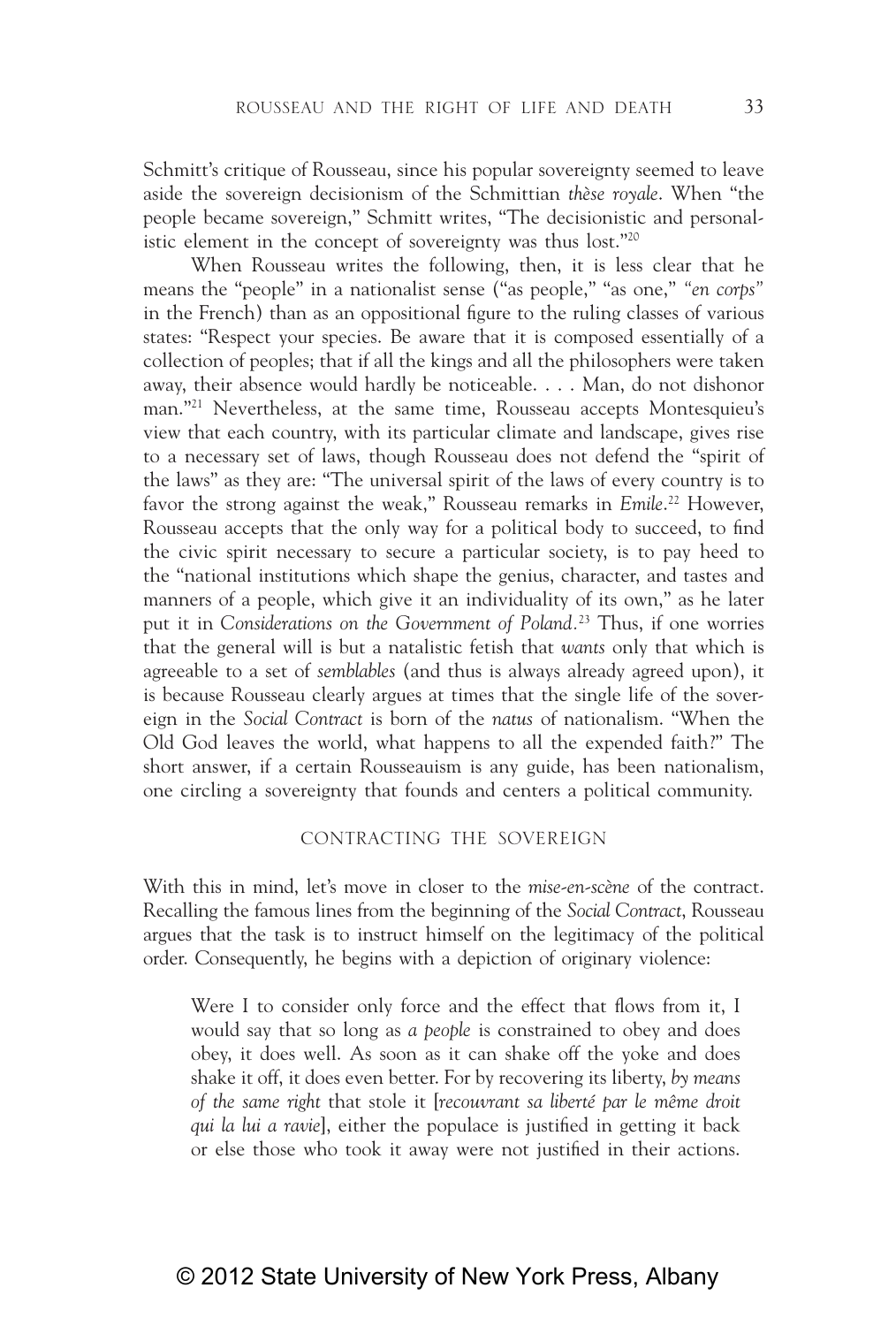But the social order is a *sacred right* [*un droit sacré*] which serves as a foundation for all other rights. Nevertheless this right [*droit*] does not come from nature. It is therefore founded upon convention.<sup>24</sup>

Whatever the legitimacy of this act—the act itself will always be self-legitimizing, that is, also illegitimate—Rousseau depicts the violence that can and must found a state accountable to the sovereignty of the people. This legitimacy is not "natural,"25 but is a convention, the social contract itself: "Conventions therefore remain the basis of *all legitimate authority* among men."<sup>26</sup> Rousseau admits that it is difficult to see how the founding of another society can be anything but violent: the change from what he took to be one convention (the rule of force) to another (the convention of the social contract) is literally inexplicable and will remain unspoken:

The wise men who want to speak to the common masses in the former's own language rather than in the common vernacular cannot be understood by the masses [*peuple*]. . . . Each individual, in having no appreciation for any other plan of government but the one that relates to his own private interest, finds it difficult to real‑ ize the advantages he ought to draw from the continual privations that good laws impose. For an emerging people [*peuple naissant*] to be capable of appreciating the sound maxims of politics and to follow the fundamental rules of statecraft [*les règles fondamentales de la raison d'État*], *the effect would have to become the cause*. The social spirit which ought to be the work of that institution, would have to preside over the institution itself. And men would be, prior to the advent of laws, what they ought to become by means of the laws.<sup>27</sup>

We will turn to the capabilities of a *peuple naissant*, a people midwifing its own birth, before long. Much has been made of this paradoxical moment in Rousseau, one analogous to the problem of the declared "We" of the U.S. Declaration of Independence. For example, William Connolly in *The Ethos of Pluralization*, notes, "For a general will to be brought into being, effect (social spirit) would have to become cause, and cause (good laws) would have to become effect. The problem is how to establish either condition without the previous attainment upon which it depends. This is the paradox of political founding," which is also, he writes, "the paradox of sovereignty."28 As we see above, Rousseau himself is well aware of this problem of the "advent of the laws."

Rousseau's reactionary critics sieze on this moment to argue that only a political foundation led by a true sovereign, such as Clovis, could escape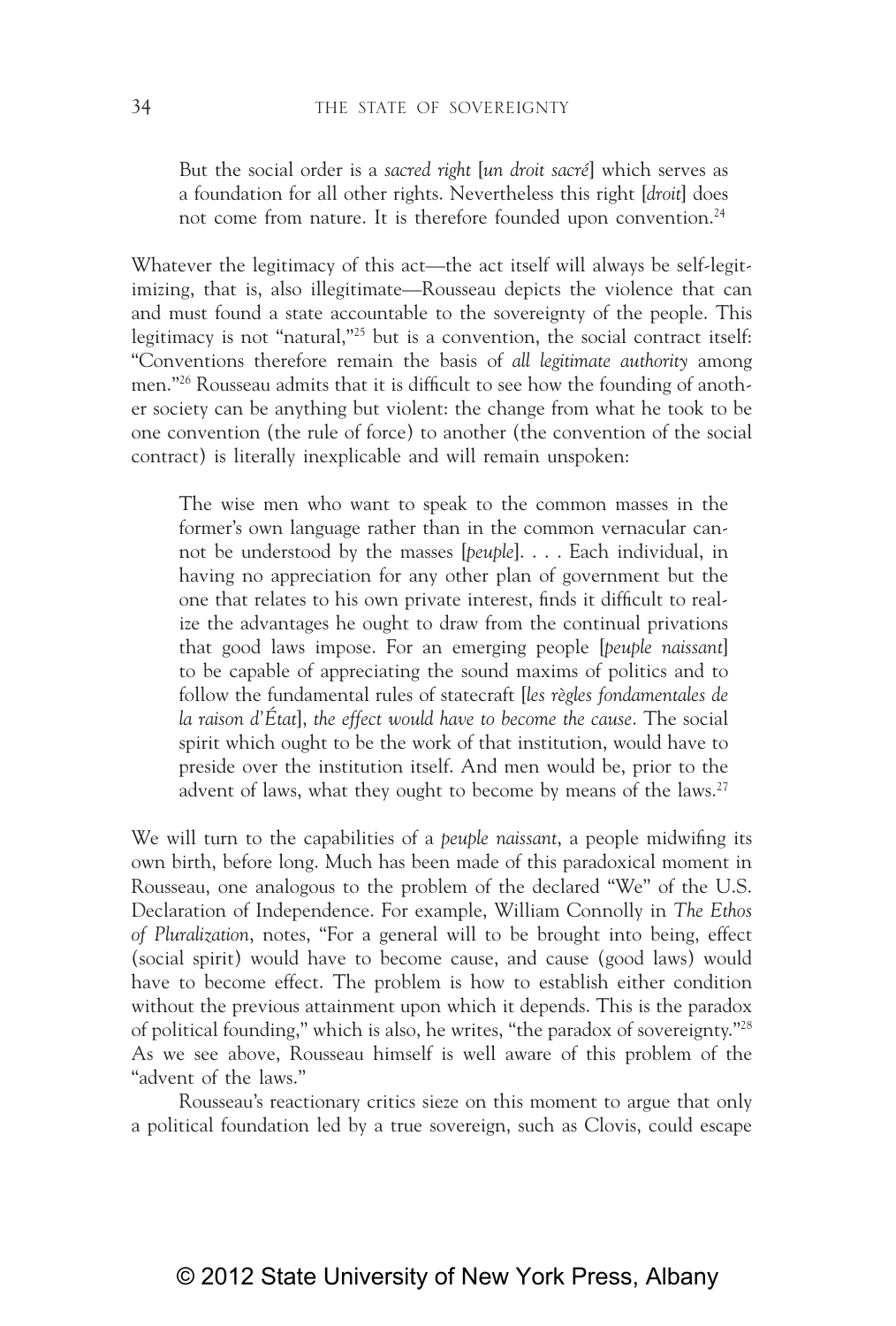this paradox: the law of conquest, as such, is self‑legitimizing, and doesn't face the paradox of a people proclaiming itself as such all at once, though no doubt these arguments themselves simply recycle the vicious circle of violent supposition. Joseph De Maistre argued:

The first man was king as father of his children; each isolated family was governed in the same way. However as soon as families came in contact, they needed a sovereign, and this *sovereign* made them a *people* by giving them laws,<sup>29</sup> since a society only exists through a sovereign . . . [T]he idea of a *people* is a relative term that has no meaning separated from the idea of sovereignty, for the idea of a *people* evokes that of an aggregation *around a common center*, and without sovereignty a people cannot come together or have political unity.30

De Maistre, strangely, doesn't have enough faith in the political theology and naturalization of the political ("the first man was king as father of his children"), which would provide another common "center" for the sovereignties of the people; he simply provides the *coup de force* of the vicious circle of sovereign supposition: "A human association," he concludes, "cannot exist without some kind of domination."31 Connolly, for his part, bases his analysis in part on Paul Ricoeur: "It is of the nature of political consent," Ricoeur writes, "which gives rise to the unity of the human community organized and oriented by the state, to be able to be recovered only in an act which has not taken place, in a contract which has not been contracted, in an implicit and tacit pact which appears as such only in political awareness, in retrospect, and in reflection."32 Ricoeur's thinking here is too general to fit the founding of the body politic in Rousseau's *Social Contract*; there is no moment of "consent" in Rousseau's *Social Contract*, which would presuppose a "communication" that would be the mark not of a general will but of an assemblage of private wills.

[I]t would be well to examine the *act* whereby a people is a people. For since this act is necessarily prior to the other, it is the true foundation of society. In fact, if there were *no prior convention* [to the naming of a magistrate], then, unless the vote were unanimous, what would become of the minority's obligation to submit to the majority's choice, and where do one hundred who want a master get the right to vote for ten who do not? The law of majority rule is itself an established convention, and *presupposes unanimity on a least one occasion.*<sup>33</sup>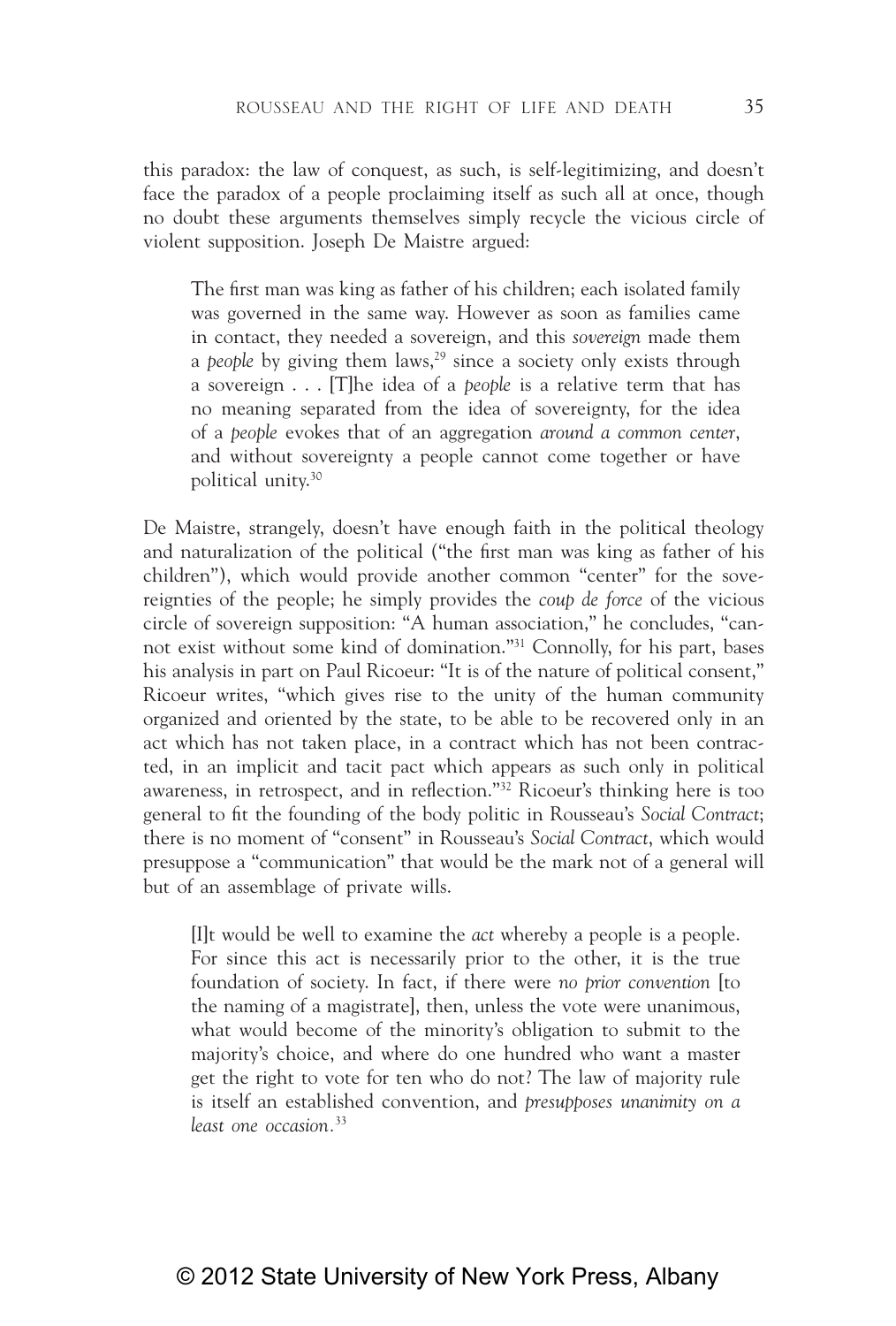It follows, then, that the mark of the general will is not "so much the number of votes" (*voix*) or voices (*voix*) as the

common interest that unites them [*le nombre des voix que l'intérêt commun qui les unit*], for in this institution each person neces‑ sarily *submits himself* to the conditions he imposes on others, an admirable accord between interest and justice which bestows on common deliberations [*délibérations communes*] a quality of equity that disappears when any particular matter is discussed, for lack of a common interest uniting and identifying the role of the judge with that of the party [*faute d'un intérêt commun qui unisse et identifie la règle du juge avec celle de la partie*] . . . The sovereign knows only the *nation* [that is, itself, *le peuple naissant*] as a body and does not draw distinctions between any of those members that make it up.<sup>34</sup>

Carl Schmitt summarizes what he takes to be the point of this passage:

[T]he general will demonstrates that a true *state*, according to Rousseau, only exists where the people is homogeneous, that there is essentially unanimity. According to the *Contrat social*, there can be no parties in the state, no religious differences, nothing that can divide persons, not even a public financial concern. . . . According to Rousseau, this unanimity must go so far that the laws come into existence *sans discussion*. Even judges and parties in a suit must want the same, whereby it is never even asked which of the two parties, accuser or accused, wants the same. In short, homogeneity elevated into an identity understands itself completely from itself. . . . The general will as Rousseau constructs it is in truth homogeneity. That is a really consequential democracy. According to the *Contrat social*, the state therefore rests not on a contract but essentially on homogeneity, in spite of its title and in spite of the dominant contract theory.<sup>35</sup>

Schmitt's strategy is to show that the populist tradition represented by Rousseau trades on an implicit friend-enemy distinction between one homogeneous association and its others, which for him is the concept of the political. We need not follow Schmitt's reading as a whole, though he is right to underline the homogeneity that is presumed and reinforced through the contract of the title. Of course, the question of the single voice, of the one voice that would speak for all, is spoken for whenever democracy, the rule (kratos) by the people (dēmos), is theorized. As Aristotle noted in the *Politics*, if each citizen is to be given an equal share, it's also the case that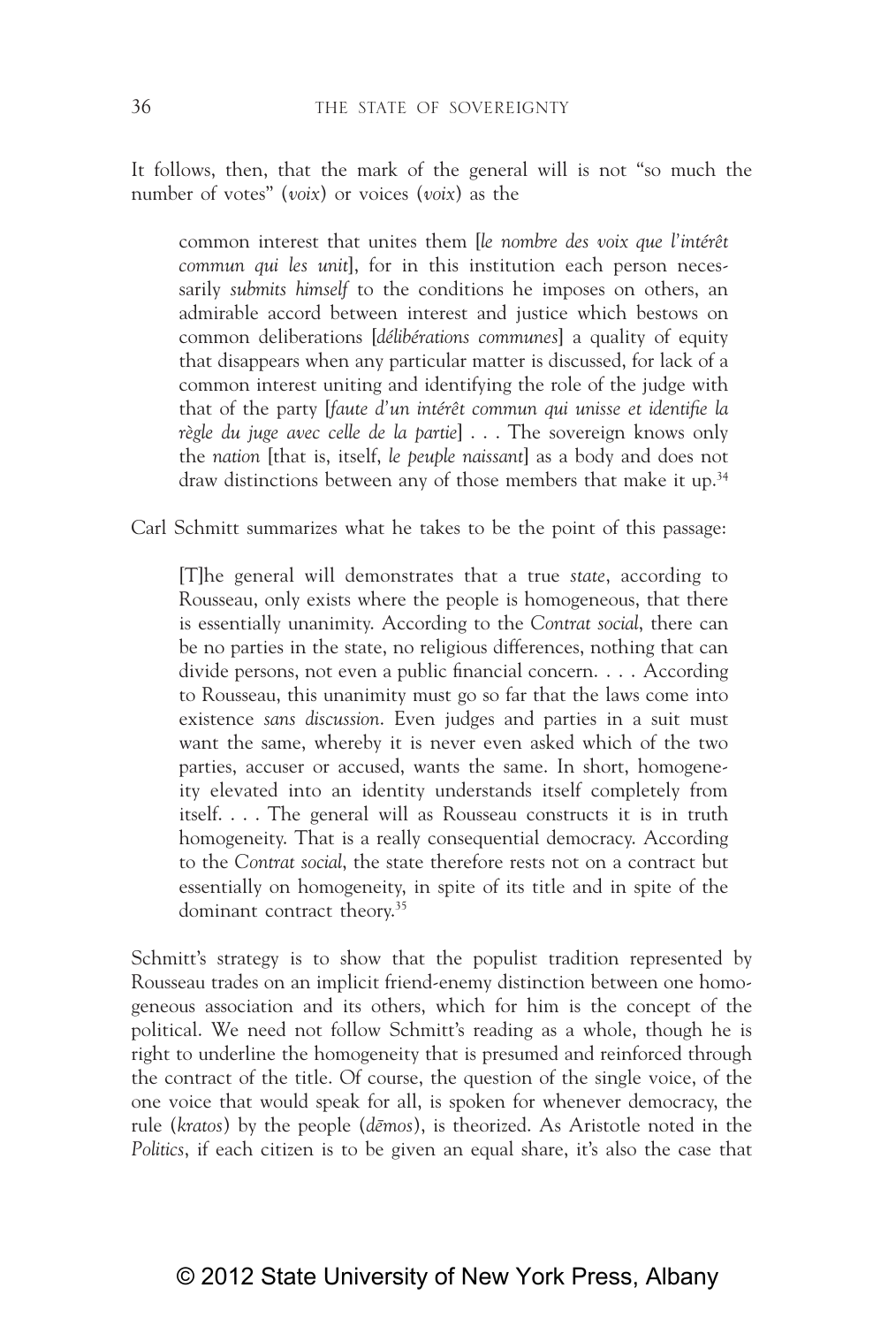one decision must be final, and this decision would be the task of the person who puts an end to endless democratic discussion.<sup>36</sup> Rousseau, for his part, argues that sovereignty as such always already speaks with one voice, which means it need not speak at all, *"sans discussion."*

On these points, it's helpful to turn to Louis Althusser's reading of Rousseau. The sovereign moment of Rousseau is exceptional to the laws of the contract, but also the system of his text: in the social contract, as he puts it in *Emile*, the "people only contracts with itself."37 This last passage is cited in Althusser's "*The Social Contract* (The Discrepencies)." Althusser's reading is thorough and important, noting as he does the "essential play [*jeu*]" of the text. It is also important because it assumes what we could call an individualistic reading of the contract, namely as providing for *each* per‑ son to contract to become an element of the *moi commun*. Althusser's main thesis is that, at decisive moments, Rousseau comes upon a certain paradox or "discrepancy" that can only be resolved by a further discrepancy, until finally Rousseau's text must deal with itself as an ideology in connection to real‑world relations of economic power, that is, its total alienation qua text from that which it describes (the political as such). The first discrepancy revolves around the moment of the contract itself, that is, what Althusser cites as the contract between the first "recipient party" (dubbed inelegantly by Althusser "RP<sub>1</sub>"), the individual, who alienates all of his powers and goods to an as yet unformed "community" or "people," recipient part number two ("RP<sub>2</sub>"). Reading the famous lines of the contract of association from Book I, Althusser assumes that the contract is between an individual and the whole of which it will become a part. This does seem to be the thrust of the contract's essential terms: "Each of us places in common [*chacun de nous met en commun*] our person and our power under the supreme direction of the general will, and we receive [*nous recevons*] as one [*en corps*] each member as an indivisible part of the whole."38 Althusser writes:

Here is the difficulty: in every contract, the two Recipient Parties exist *prior to and externally* to the act of the contract. In Rousseau's social contract, only the  $\mathsf{RP}_1$  conforms to these conditions. The  $\mathsf{RP}_2$ , on the contrary, escapes them. It does not exist before the contract for a very good reason: it is the *product* of the contract. Hence the paradox of the social contract is to bring together two RPs, one of which exists both prior to and externally to the contract, while the other does not, since it is the product of the contract itself, or better: its object, its end.39

Althusser argues that when Rousseau writes in *Emile*, "the people only contracts with itself," it is a "denegation" of the problematic nature of the second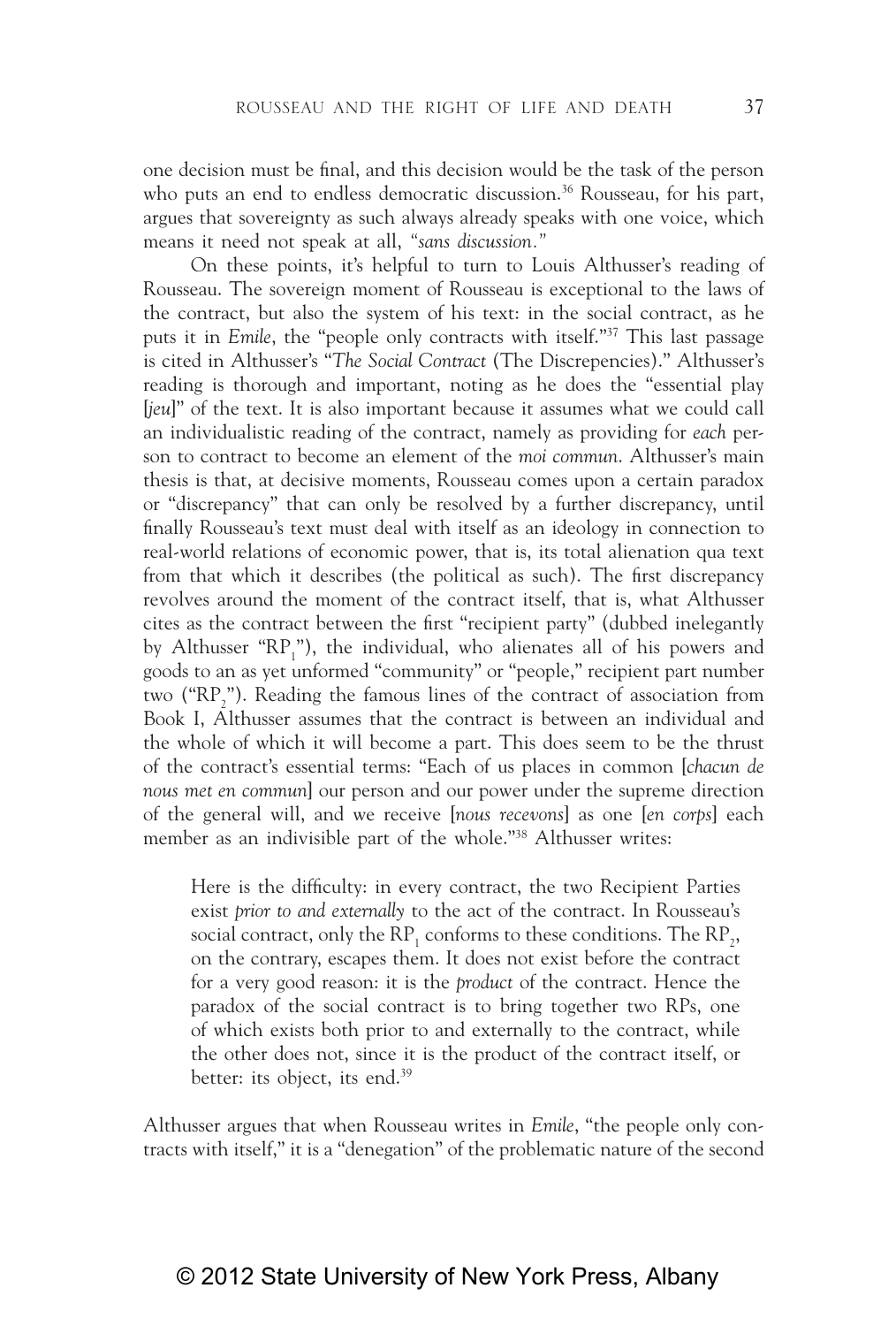recipient party to the contract. That is, for Althusser, Rousseau "mask[s]" the paradox of the contract by presupposing that the people preexists it.<sup>40</sup>

The "peculiarity" of the social contract is that it is an exchange agreement concluded between two RPs (like any other contract), but one in which the second RP does not preexist the contract since it is the product. The very "solution" represented by the contract is thus preinscribed as one of the very conditions of the contract, the  $RP_2$ , since this  $RP_2$  is not preexistent to the contract.<sup>41</sup>

However, the full sentence from *Emile*, not cited by Althusser, suggests that far from "denegating" the problem of the individual, Rousseau draws attention to the very play under discussion and exactly reverses the usual order we think of the contracting parties (" $RP_1$ " and " $RP_2$ "): "The people only contracts with itself—that is to say, *the people as sovereign body* [now " $RP_1$ "] contracts with the individuals as subjects [now " $RP_2$ ," since each only becomes a *subject*, as Rousseau makes clear in the *Social Contract*, *after* the contract] [*le peuple ne contracte qu'avec lui‑même, c'est‑à‑dire* le peuple en corps comme souverain*, avec* les particuliers comme sujets]. This condition *constitutes the whole artifice* of the political machine and *sets it in motion* [*l'artifice et le jeu de la machine politique*]."42 Rousseau is never naïve about the stakes (*les jeux*) at play.

There is much to say, in fact, about the play of this political machine as well as how it is set to work and unworks itself, as we will note in the next section. There is also much to say, as Althusser comments upon well, about the figures of translation and fictionalization of the *"c'est‑à‑dire"* and the "pour ainsi dire," the "as it were," "as" and "as if"s of Rousseau's contract, which serve to disrupt it while at the same time putting it in play, for example, "This formula shows that . . . each individual, contracting, so to speak [*pour ainsi dire*], with himself . . . "43 These are crucial moments of a marked fiction in Rousseau's text, with the "as it were" having the force of moving the argument forward where the argument must continue "as if" x, y, or z is the case. For this reason alone, Althusser's text is itself a master lesson in the reading of texts and the play that unworks their self-mastery.

Following the argument further, Rousseau's contract plays on a movement between the individual and the people, and passes in the relevant sections of *Emile* and *Social Contract* from "RP<sub>1</sub>" to "RP<sub>2</sub>," from individual to people (as above) and back again: "These clauses are all reducible to one, namely the total alienation of each associate [of course, the alienation is that which would make one an associate], together with all of his rights, to the entire community. . . . Since each person gives himself whole and entire, the condition is equal for everyone [*tous*]."44 For the moment, it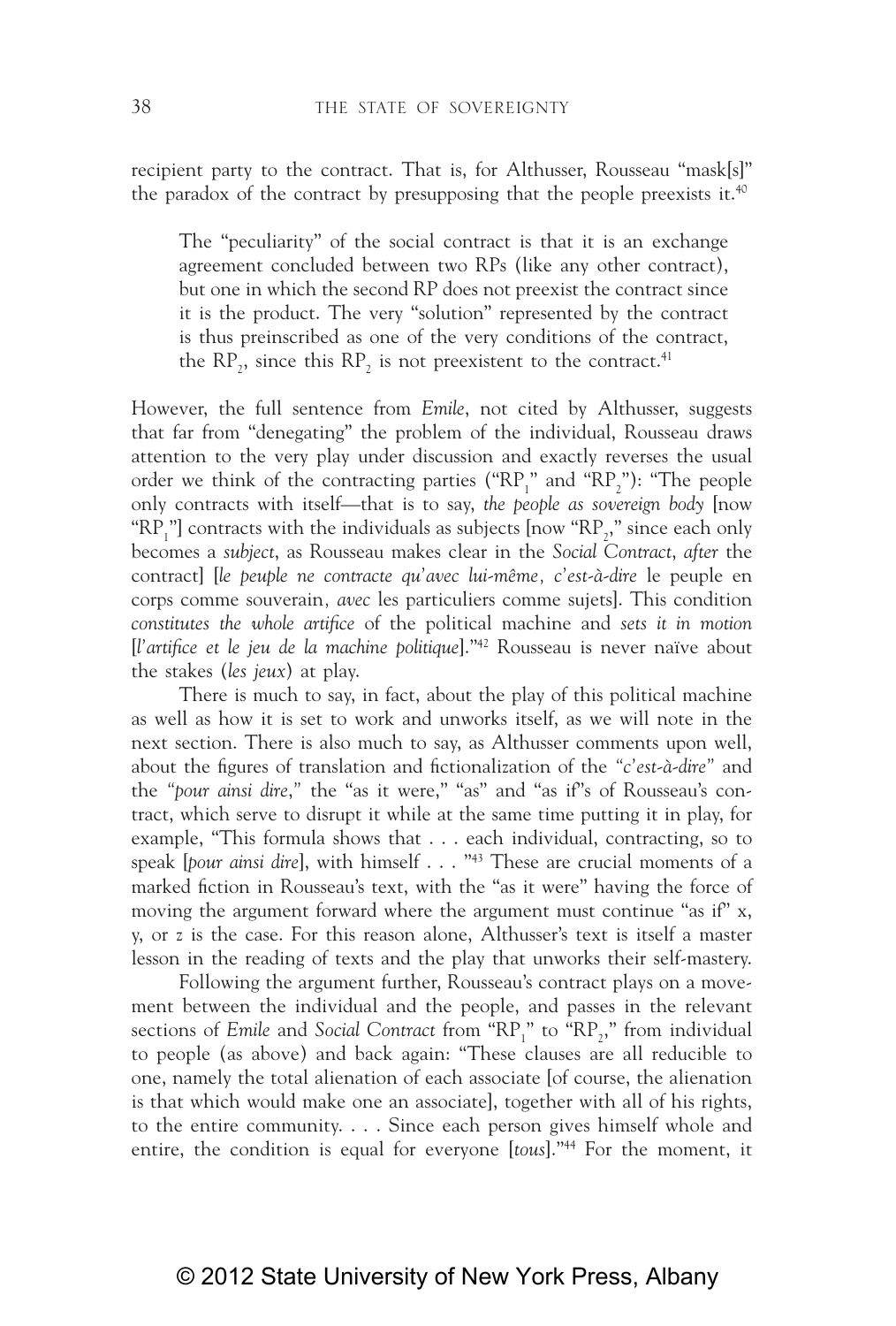is critical to point out, to take on one strand of a tradition of reading Rousseau, that "chaque particulier," "each one," is already thought in relation to what is "general." That is to say, "each of *us* [*chacun de* nous] places in common [*met en commun*]"—that is, the *moi commun*45—all of *our* goods, such that *we* receive as one (*"nous recevons en corps"*) back in the contract what *we* have given, but this time as an association. This "we" precedes and is a party  $(RP_1)$  to the contract. This still marks a discrepancy. The *moi commun* as "RP<sub>2</sub>" is still an as-yet-unformed party, since it is another, "perfectly united" "we" that comes onto the scene: the *nous*, the "we," of *"nous recevons en corps*.*"*

Accordingly, Rousseau's dictum that the "people contracts only with itself" has embedded within it, Althusser is right, a displacement of the paradoxical nature of the contract, even if this paradox is the very change of the *itself*. But what contract does not assume such a change in the con‑ tracting parties? What contract is not performative in this crucial respect? In addition, we must recall that Rousseau is not assuming an *ex nihilo* founding from the state of nature (as in the moment of the formation of property in the *Discourse on Inequality*, which itself is not an event, but an unfolding of a certain story leading to this inexorable moment), but rather its *re‑*founding: "all men are born free, but *are* in chains." The chains exist in societies already in formation, for a *peuple naissant*. The nation is already born; to right its political structure requires preserving the people already born as a nation, but now adding virtue to private interest through the contracting of the people with itself, providing the *highest* pleasure, the sovereign pleasure46 associated with what Rousseau will call in *Considerations on the Government of Poland* "the nation's second birth."47 Born again, the people is able to save itself through its civic mythology: a veritable political theology supplementing a reborn nationalism.

#### Lessons from "L'artifice et le jeu" of Sovereignty

Rousseau attempts to bypass the problem of political foundation through the legislator, who supplements sovereignty with his political pedagogy for the people on the lessons of sovereignty. He thus seeks to replace the vicious and violent circle of previous theories of sovereignty with a virtuous circle in which a Lycurgus-like figure would have recourse to an "authority" different from either violence or persuasion: the legislator, Rousseau writes, is "incapable of using either force or reasoning" with the people, and "must of necessity have recourse to an authority of another order, which can compel *without violence and persuade without convincing* [*le législateur ne pouvant employer ni la force ni le raisonnement, c'est une nécessité qu'il recoure à une autorité d'un autre ordre, qui puisse entraîner sans violence et persuader*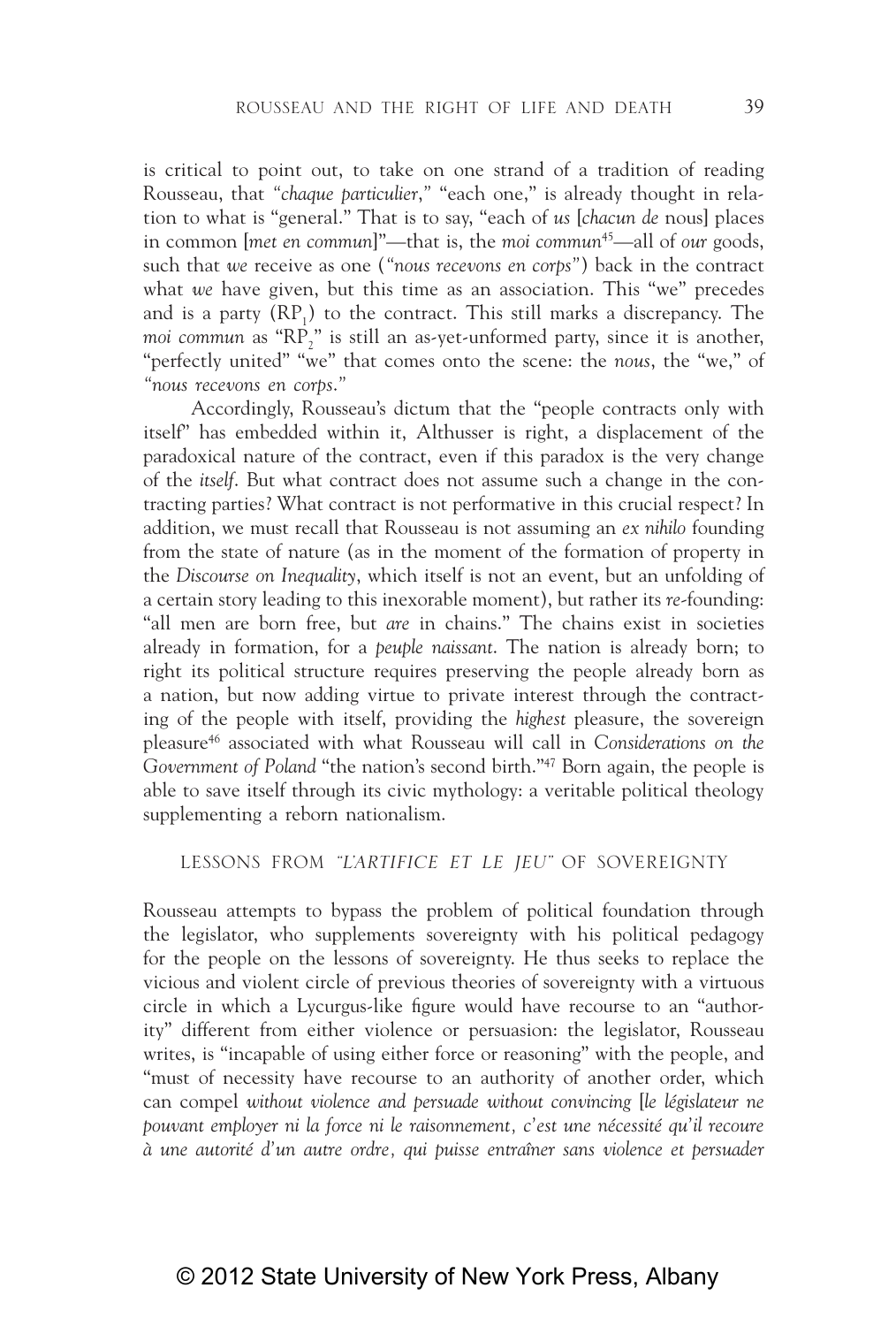*sans convaincre*]."48 Neither the "magistrate nor the sovereign,"49 readers of Rousseau are used to such a cast of characters, for instance, the Tutor in *Emile*, Wolmar in *La Nouvelle Héloïse*, and Rousseau himself in the *Letters on Corsica* and *Considerations on the Government of Poland*. The recourse to this other "order," which Plato called the *"pharmakon"* of his myth of metals, the so-called noble lie of the *Republic*, is nothing new to political philosophy, which is addicted to such cures for political foundations, with the lesson that where there is political pedagogy, there sovereignty lies.

This, no doubt, is among the reasons that people read the contracting of political sovereignty not just as outdated as Nancy suggests, but as a *pharmakon* akin to contracting a form of political disease. The problem is how to find such a "genius," as Rousseau calls him, a person who will be exceptional to both the government and to the people as sovereign.<sup>50</sup>

The legislator is in *every respect* an extraordinary man in the state. If he ought to be so by his genius [*génie*], he is less so by his office, which is neither magistracy nor sovereignty. This office, which constitutes the republic, *does not enter into its constitution*. It is a *particular* and *superior* function having nothing in common with the dominion over men.<sup>51</sup>

This legislator will have no authority over the law, since this would present the danger that his "private opinions" could alter "the sanctity of his work"; the "foreigner," for this reason, will be merely a man, not a citizen.<sup>52</sup> The "genius" of the legislator will be to introduce, as with Plato's myth of metals, a civic religion that would prepare a people to accept the noble maxims of the social contract. This, as we have seen, is the problem of the foundation of political authority, which even in the case of popular sovereignty in Rousseau will be surrounded by a Pascalian "mystical foundation" whose "voice is the voice of God on earth."53

This pedagogy is but another way of "forcing" a people to be free, or rather, is on another order of authority (*"une autorité d'un autre ordre"*) that would lead (*"entraîner"*) a people to be free, to "compel by divine authority those whom human prudence could not move."54 Is this not the *raison d'être* of all pedagogical mastery? As Rousseau makes clear, only a few peoples have the "social spirit" and docility to accept the maxims of the social contract to such an extent that no discussion would be necessary.<sup>55</sup> In Rousseau's words, a nation is "bound by some union of origin, interest, or convention . . . one that has no custom or superstitions that are deeply rooted."56

Rousseau aims to occlude the event (of the founding), since it is the event that threatens to undo the very people in question. As such, the decisive moment—that which creates and maintains a people—is always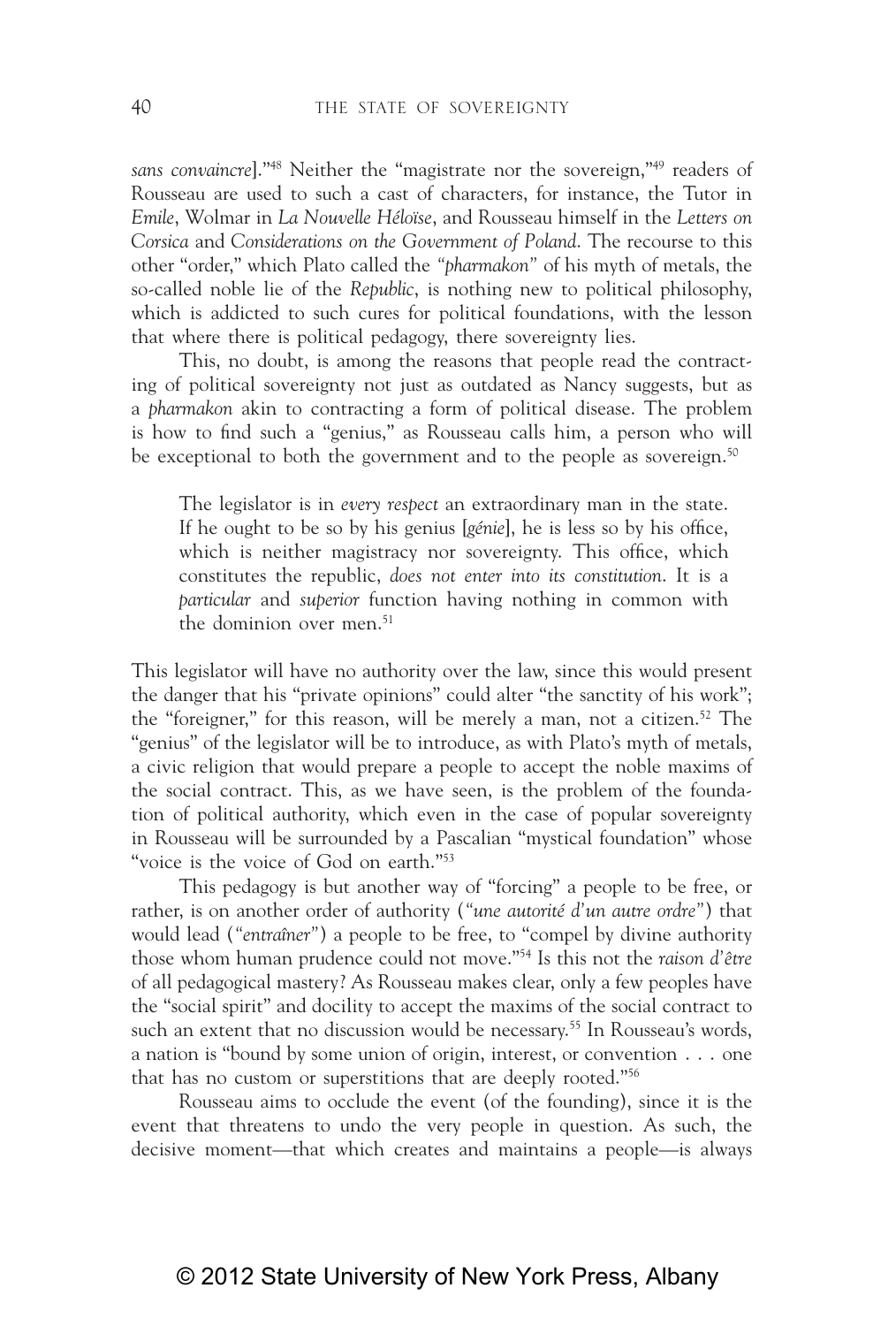anterior to its "sovereignty" in Rousseau, to the unitary and homogeneous moment of the social contract, that is, prior to the homogeneity continued through and guaranteed by the social contract. It is the necessary fiction for the sovereignty of the *Social Contract*. As Rousseau notes in the *Discourse on the Origin of Inequality*, prior to reason, human beings have an interest in their well-being and self-preservation along with a "natural repugnance" to seeing any sentient being, and especially any being like ourselves [*nos semblables*], perish or suffer."57 At such an early stage, who is this "we" and how does one distinguish the semblable and the non-semblable?

Rousseau's discourses present the degeneration from this semblance into the dissemblance and dissembling of *amour propre*, which sunders the relation among *semblables* through mendacity.58 The task of the *Social Contract* is to ensure that an unnatural mastery over one's *semblable* is dis‑ continued.59 A more proper denaturing must occur, even if this means trying to locate a legislator who both has the appropriate level of mendacity and yet does not have *amour propre* and thus would dissemble for the sake of his private will. Sovereignty lies, and perhaps lies exactly where this distinction between these two levels of deception must be assumed, between proper pedagogy and improper mastery.

This pedagogical "denaturing" is predicated on a naturalization of politics. One way to read Rousseau is as a thinker who, contrary to Hobbes, Spinoza, Locke, and others before him, attempted to *minimize* nature (leav‑ ing for it no rational dictates, no ethics, no decisions as such), while being clear that *all* that matters politically is *a posteriori* to the violence of politics and cultural "conventions." Nevertheless, let us recall that for Rousseau, a people is a whole "from which the individual receives his life and his being,"60 and one is only free and equal as a simulacrum of these *semblables*. Despite all the talk of freedom and equality in Rousseau, the social contract is always already founded on a homogeneity already in force: "Each people has within itself some *cause* that organizes them *in a particular way* and renders its legislation *proper to it alone*."61 Rousseau must thus always already have distinguished between that which belongs to a people and not to the people, between the *semblable* and the non‑*semblable*, for example, the children, women, and foreigners whose "rights" are foreclosed from the beginning of the *Social Contract*: a sovereign fiat *a priori* to the Contract, and yet, *a posteriori* as well, given the *Social Contract*'s attention to *le public salut*, to preserving the people such as it is, to what he'll call the "effect that must become the cause." "The social treaty," recall, "has as its purpose the *conservation* of the contracting parties," which means "*fostering* a *natural* revulsion to mingling with foreigners,"62 which, as natural, is supposed to have been felt to begin with and thus needs no fostering. In other words, where Rousseau's state of nature leaves room for no imagination and leaves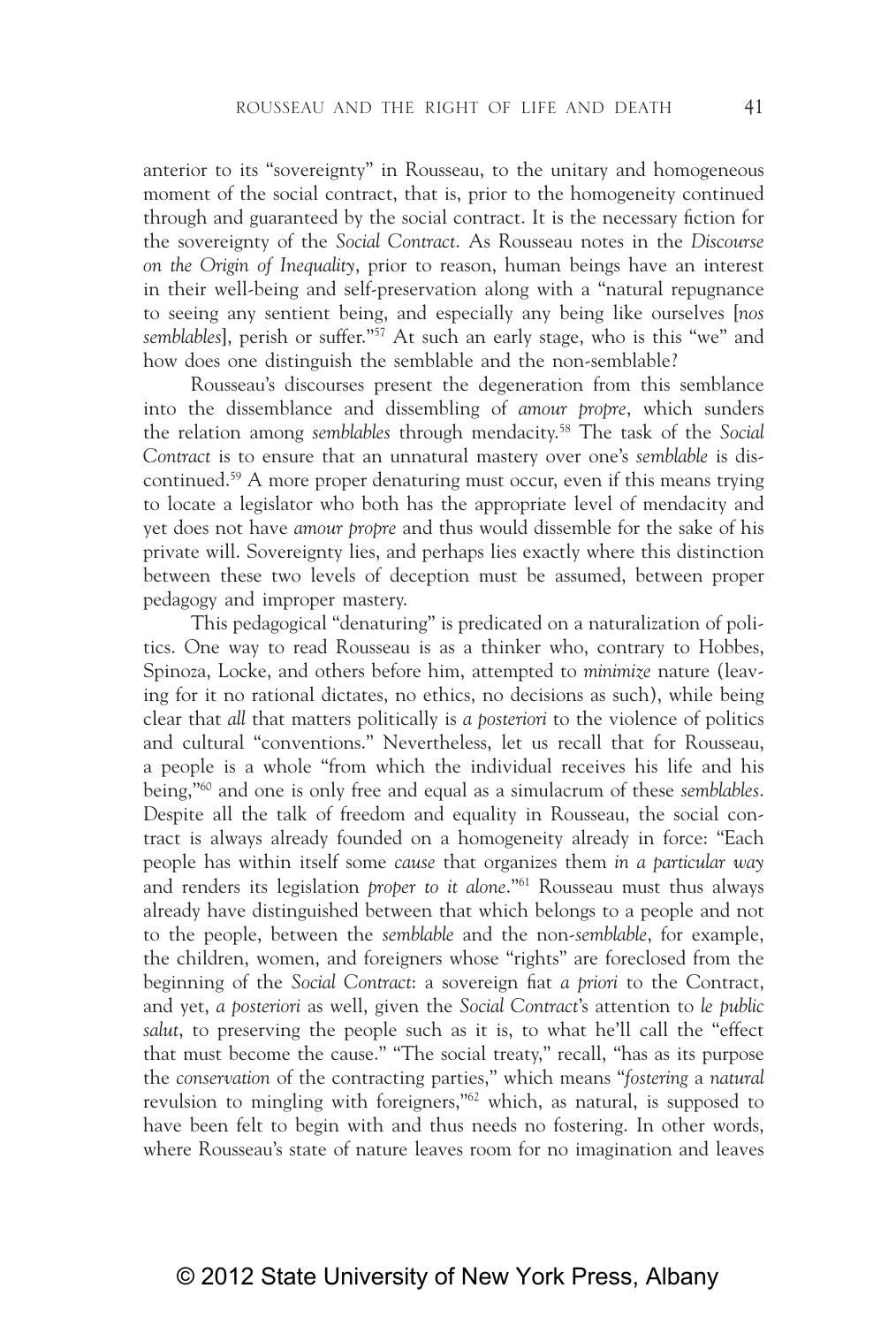man in but a pitiable and pitying state, the nature of the state necessitates him recalling what is natural at every turn in the argument.

This political order is both sacred—"the social order is a sacred right that serves as a foundation for all other rights"<sup>63</sup>—and nevertheless artifactual, marking the line between nature and the law, between man as he once was and the citizen he can now be. And this pact is also the most reasonable. For Rousseau, the political order is such that a people would be "mad" if it were to give itself gratuitously.<sup>64</sup> The "people" under discussion preexist the contract, since from the opening paragraphs of the *Social Contract* it is a "people" that must "shake off its yoke."65 The fundamental tension in Rousseau is between the force of his thought (to put reason and force on the side of the powerless, the people who are in opposition to the kings and tyrants) and the very homogenizing force of this reasoning, which begins and ends with a people without difference and differentiation, a multitude in the classical sense. For this reason, Rousseauian freedom is always in service to the saving and conservation of this people, this set of *semblables*, which must protect its own propriety "proper to it alone" given its own immanent "cause" or origin:

If [*si*] the state or the city is merely a moral person whose life consists in the union of its members, and if [*si*] the most important of its concerns [*soins*] is that of its own conservation, it ought to have a universal compulsory force [*il lui faut une force universelle et compulsive*] to move and arrange each part in the manner best suited to the whole. Just as nature gives each man an absolute power [*un pouvoir absolu*] over all his members, the social compact gives the body politic an absolute power over all its members, and it is the same power which . . . is directed by the general will and bears the *name* sovereignty.<sup>66</sup>

This shift from the "if" (*si*), the hypothetical, to the affirmation of a "yes" (*si*) needed for the argument is crucial. For Rousseau, it is necessary that the body politic has the compulsory force for its saving and conservation. As such, when Rousseau argues that the prince (or government in general) exists only through the sovereign, that is, at its whim, he writes,

[T]he dominant will of the prince is not and should not be anything other than the general will or the law [provided by the sovereign people]. His force is merely the public force concentrated in him. As soon as he wants to derive *from himself* some absolute and independent act, the bond that links everything together begins to come loose. If it should finally happen that the prince had a private will more active than that of the sovereign, and that he had made use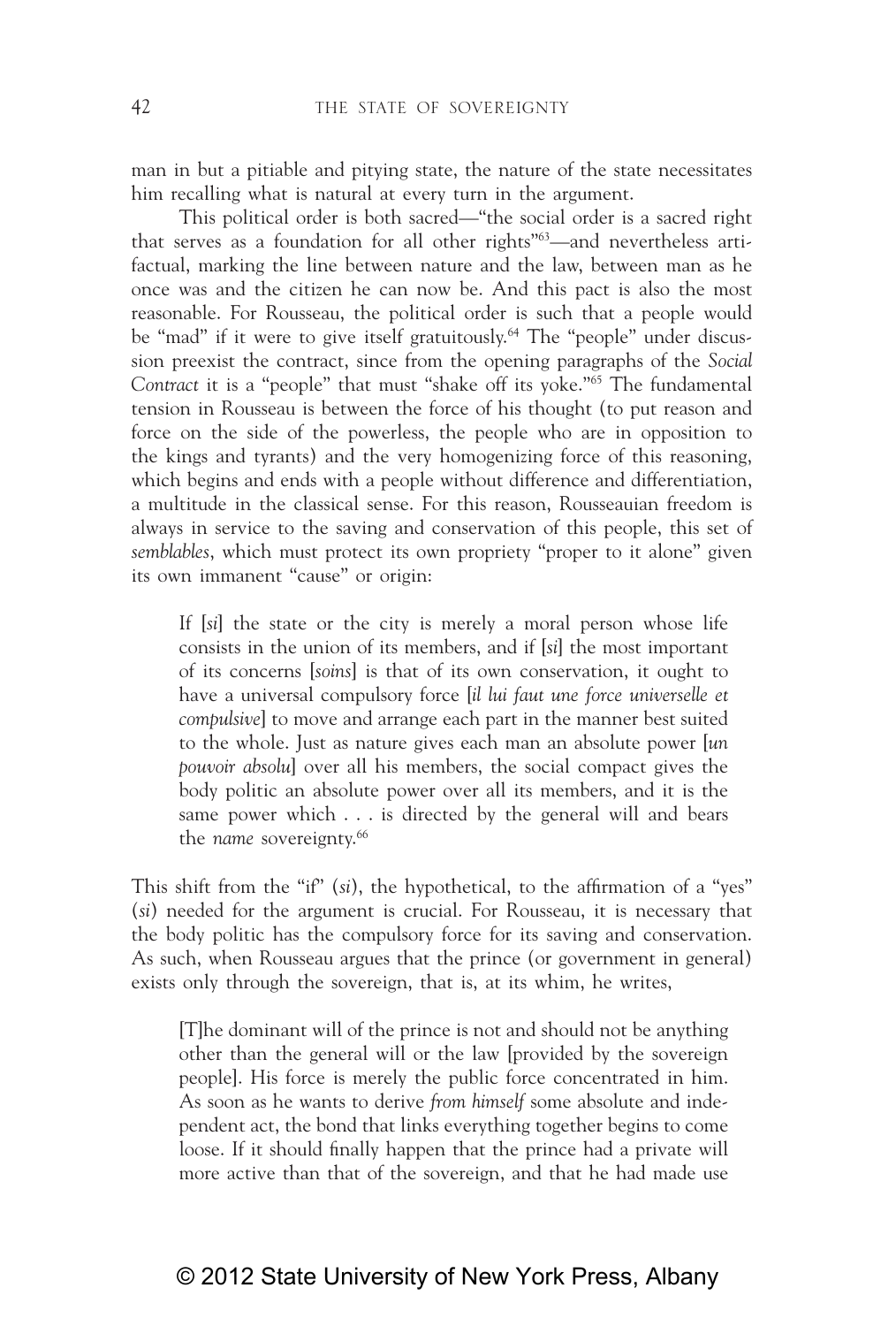of some of the public force that is available to him in order to obey this private will, so that there would be, so to speak [again, *pour ainsi dire*], two sovereigns—one *de jure* and that other *de facto*. At that moment, the social union would vanish and the body politic would be dissolved. However, for the body of the government to have an existence, a *real life* that distinguishes it from the body of the state, and for all its members to be able to act in concert and to fulfill the purpose for which it is instituted, there must be a particular *self*, a sensibility common to all its members, a force or will of its own that tends towards its preservation.<sup>67</sup>

Everything in the *Social Contract* follows the vertiginous movements of force, legitimate and otherwise, within and outside the body politic, between that which is *de jure* and *de facto*, and that which is natural and that which is sacred. The gift of the social contract, its very giving (*donnant*) is the force of its own *self*‑production, which produces a vigilance over the private wills of the polity's members in order to save the common sensibility necessary for its survival: "So long as several men together consider themselves to be a single body, they have but a single will, which is concerned with their common preservation and the general well-being."<sup>68</sup> As in the state of nature, which he makes clear in the *Discourse on the Origin of Inequality*, man's first and foremost concern is self-preservation; so too in civil society.<sup>69</sup>

#### Men and Citizens, Life and Death

We now arrive, then, at "the right of life or death" announced in the *Social Contract*:

The social treaty has as its purpose the conservation of the contracting parties. Whoever wills the end also wills the means, and these means are inseparable from some risks, even from some losses. Whoever wishes to preserve his life at the expense of others should also give it up for them when necessary. For the citizen is no longer judge of the peril to which the law wishes him to be exposed, and when the prince [that is, the government, executor of the sovereign people's laws] has said to him, "it is expedient for the state that you should die," he should die. Because it is under this condition *alone* that he has lived in security up to then, and because his life is not only a kindness of nature, but a *conditional gift* of the state.70

Can we get a clearer definition of the sovereign's hold over life and death? Rousseau's *Social Contract* is but a long treatise on the problems of "arbitrary government," of the rule of a certain sovereignty. Yet, here we find nothing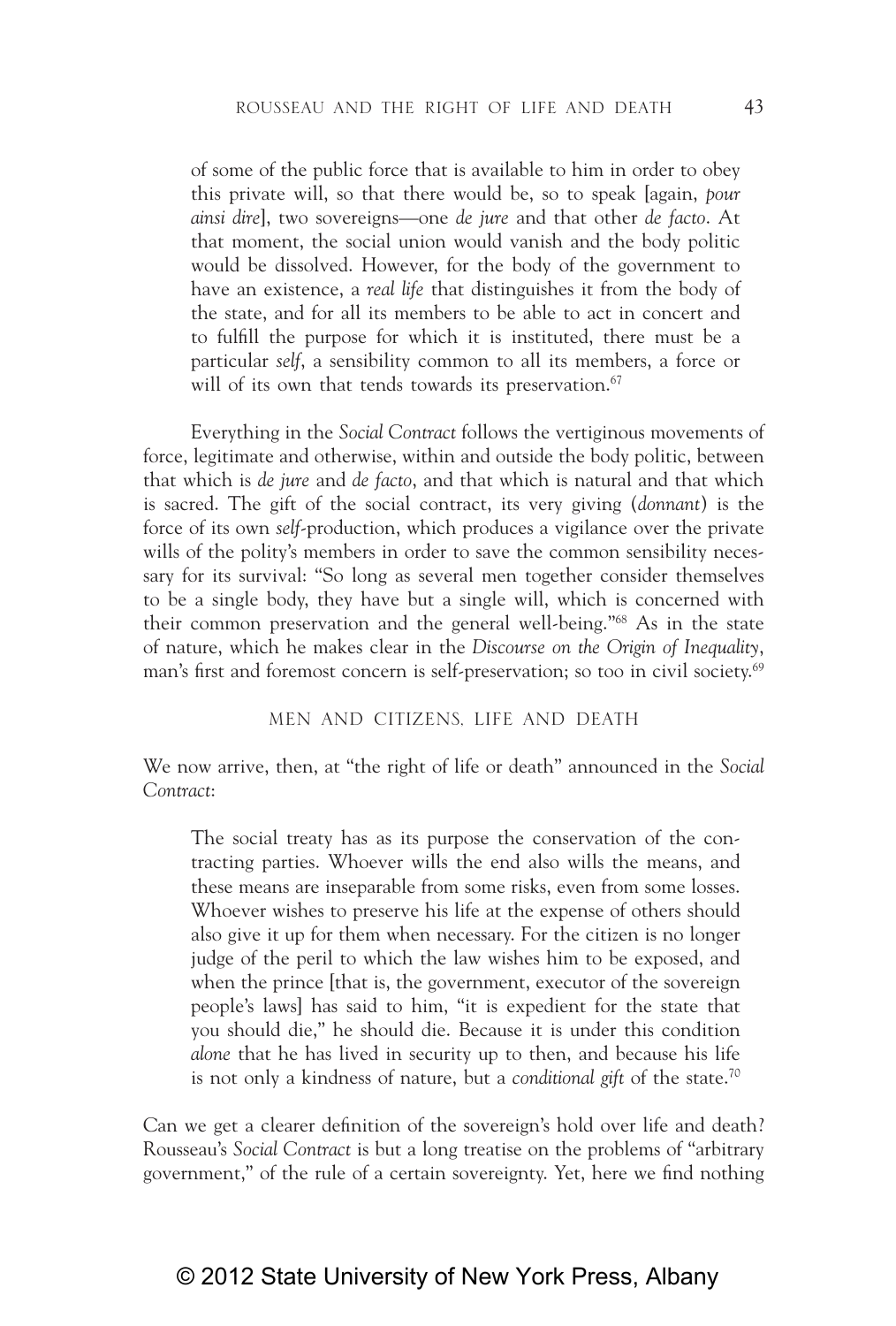other than what would seem to be the classical right of the king, namely, the classical right to kill, which inversely means the right to let live since the subject's life is also taken to be at the mercy and grace of the sovereign. As Rousseau puts it succinctly, the life of the citizen is a "conditional gift of the state." Neither in Hobbes nor in Schmitt is the ultimate power of the state put so concisely. Two problems, *at least*, arise:

1. Rousseau, while attempting to annul the sovereign exception, the arbitrary violence of kings, imports, it seems, the political problem Agamben identifies throughout the history of the West, namely, the sovereign decision regarding the distinction between bare life and political life: "Every malefactor who attacks the social right becomes through his transgression a rebel and a traitor to the homeland; in violating its laws, *he ceases to be member* [a citizen, a member of the sovereign], and he even wages war with it. . . . The guilty party is put to death . . . *less as a citizen* than as an enemy. . . . For such an enemy is *not a moral person, but a man.*"71 Thus, the social contract meant to end the war of private interests has only instituted another state of war in which there are internal and external enemies whose life is simply "conditional," with the stipulation that under this state "alone" has "he has lived in security up to then."

Rousseau sets out to invert the traditional relationship of the rights of sovereignty ascribed to the kings—indivisibility of their supreme power, the right over life and death, etc.—to argue that all such powers belong to the people. It is not the people, Rousseau wants to argue, who live at the pleasure of the king, but vice-versa; the enemy Rousseau envisions in "On the Right of Life or Death" is a would-be tyrant threatening the sovereign people by way of the governing power. As such, the tyrant lives at the leisure of the people; the *moi* of the traditional *tel est mon plaisir* is in the *Social Contract* the *moi commun*. For that matter, it is the state itself that lives and dies at the pleasure of the people. This is the ultimate right of the sovereign in Rousseau's sense: the right of revolution so identified with the *Social Contract*. Nevertheless, this inversion continues the state of sovereignty found in Hobbes and Bodin, with its fearsome right over life and death.

2. However, one could rightly note that the sovereign does not hold the right over life and death in the *Social Contract*, since punishment is left to the executive power, the state. Nevertheless, in the movement from the general to the particular, from the laws provided by the sovereign to the executive or prince, does Rousseau provide enough measures such that the prince does not become exceptional to the laws that the sovereign provides? "The sacred power of the laws," he writes, can be suspended "when it is a question of the safety of the homeland," that is, when it is presumed that the "first intention of the people is that the *state* should not perish,"72 which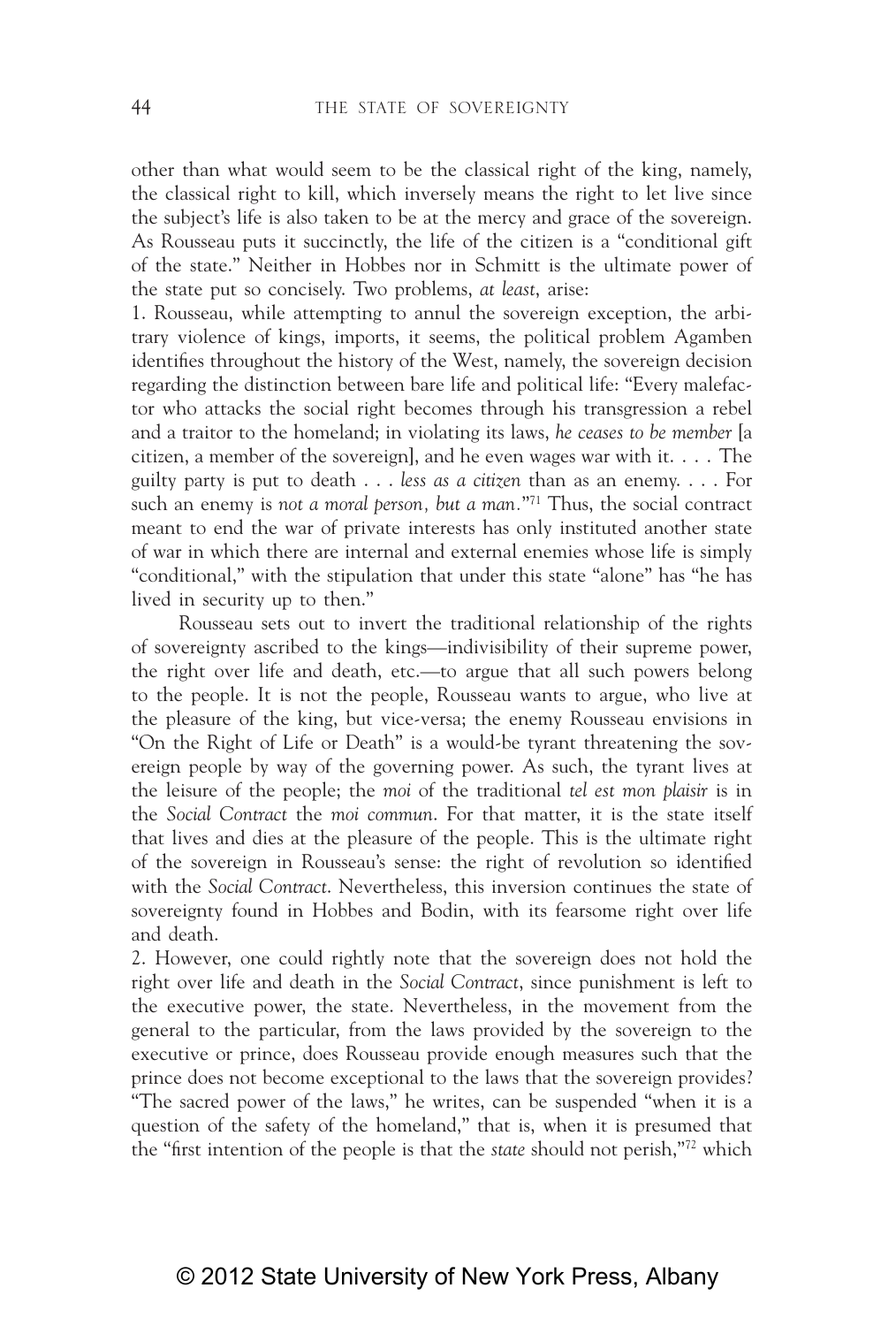his earlier arguments had explicitly said was *not* the first intention of the people, whose will only ever wants itself, not a particular state, a conflation that modern states have eagerly exploited. Additionally, Rousseau in his *Letters from the Mountain* warns that the executive or government will, over time, trespass on the zone of legislation: "[S]ince sovereignty [of the people] tends *always* to loosen, the government *always* tends to increase its power. Thus the executive body *must always* in the long run prevail over the legislative body; and when the law is *finally* subordinate to men, nothing but slaves and masters remain, and the republic [that is, the rule of law] is destroyed."73 Why the necessity of this *must*? What is in the nature of laws or, more to the point, the laws of nature that makes this so?

In any event, this is the central problem of governments *declaring* themselves democracies, giving the "name of sovereignty" to the people. For Rousseau, the executive, those who govern over the particulars, can in a state of emergency suspend the laws in the name of protecting them, that is, suspend the very sovereignty of the people that it is meant to relay. Here Rousseau lays out clearly what will become the permanent state of emergency.

If in order to counteract [a given danger], it suffices to increase the activity of the government, then it gets concentrated in one or two of its members; this way it is not the authority of the laws that is disturbed, but only the form of their administration. If however, the peril is such that the laws as an instrumentality are an obstacle to guarding against it, then a *supreme chief* is named who *silences* all the laws and *provisionally suspends the Sovereign authority*; in such a case the general will is not in doubt, it is obvious that the people's foremost intention is that the State not perish. This way, the suspension of the legislative authority does not abolish it; the magistrate who *silences it cannot make it speak*, he *dominates* it without being able to *represent* it; he can do *everything*, except make laws.74

We will connect this soon to a point we already broached in the introduction: the veritable silence of the people *as* sovereign, even when it is silenced for the sake of giving voice to its safety. But, first, note that Rousseau here must *provisionally* stand by a state that at every other point certainly *can* perish in the name of the sovereignty of the people. Moreover, there is little doubt that even in political systems founded upon the rule of law, justice as fairness, as well as the protection of either a people or a nation, this "sovereign" exceptionalism is potentially held within the system: this is one of the central lessons of the state of sovereignty in political modernity. It acts, as Rousseau notes, in silence even as it dominates the people. In